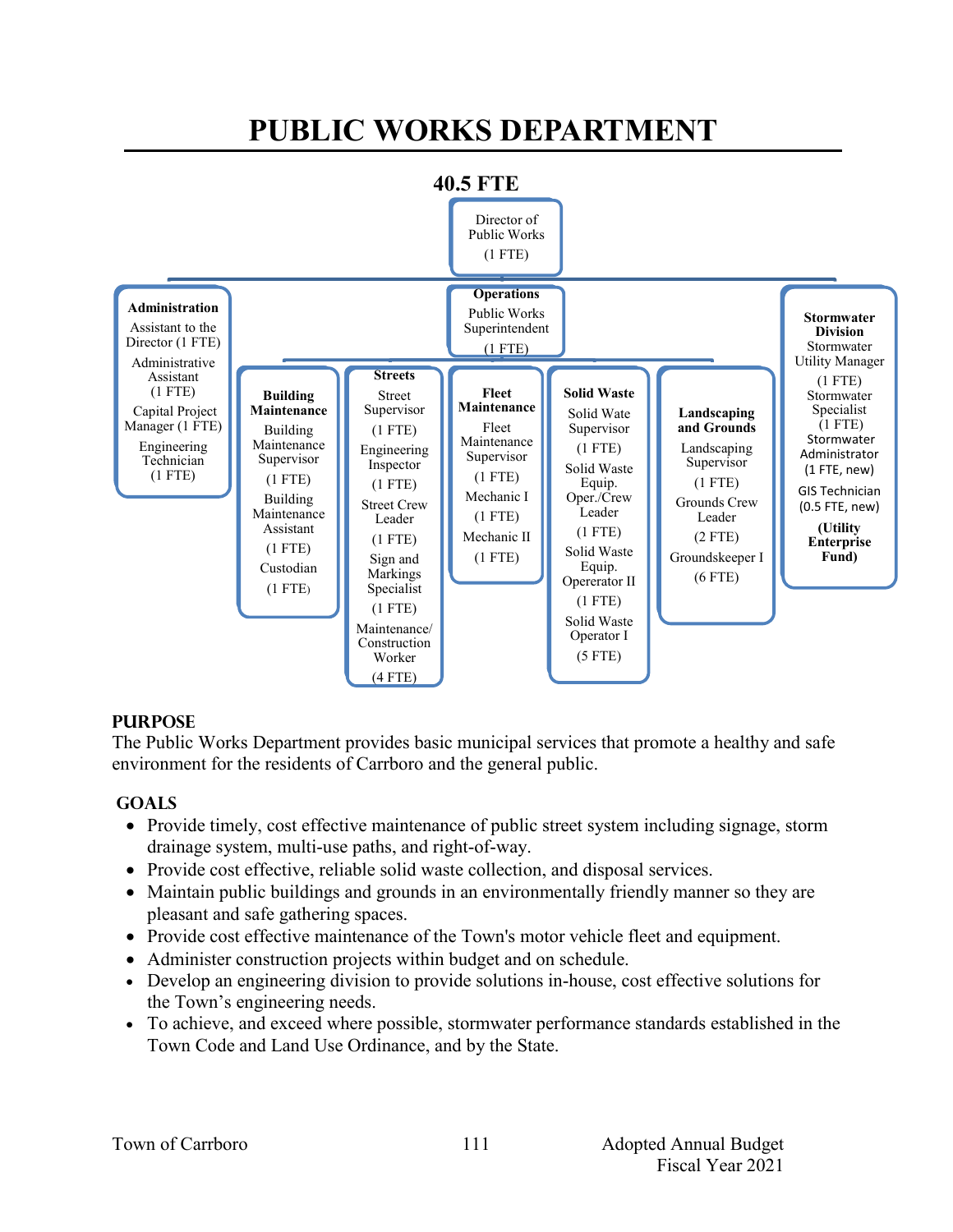### **Services PROVIDED & ACTIVITIES**

- Provide administration and general support for service delivery and construction projects.
- Provide general street and right-of-way maintenance services which include street repair, street sweeping, sign installations, pavement markings, mowing, and litter control.
- Responsible for inclement weather street maintenance, e.g. ice and snow removal, hurricane and other types of storm clean-up.
- Provide municipal solid waste collection to single family residences and multi-family units. Solid Waste collection is also provided to commercial users who elect to use the Town's service. Yard waste collection (including loose leaves) and bulky waste collection is provided to single family residences.
- Provide building maintenance and repair for Town Hall, Century Center, Fire Station 1, Fire Station 2, Public Works, bus shelters, and park facilities.
- Manage cemetery operations which includes selling and marking plots at the Town's two cemeteries
- Beautify the Town's parks and planting areas with landscaping and ornamental design.
- Provide park facility and ball field maintenance at the Town's parks, and assist the Recreation and Parks Department with special annual events such as Carrboro and Independence Day celebrations, Halloween, and the Carrboro Music Festival.
- Provide construction administration for Town projects; coordinate with other departments; assess needs; develop plans, approvals, and contracts; and finalize projects.
- Provide construction monitoring and inspection of public improvements within private development projects.
- Provide Stormwater services to the Town to address both the quality and quantity of Stormwater within Town.
- Maintain and repair Town vehicles and equipment. Maintenance activities include preventative maintenance and inspections.

# **PREVOUS YEAR ACCOMPLISHMENTS**

- Provided routine municipal services solid waste collection, street and right-of-way maintenance, snow removal, mowing of Town properties, tree trimming and removal, ball field preparation, loose leaf collection, facility maintenance, vehicle and equipment maintenance, and cemetery maintenance and burials.
- Provided support for special events within Town (Carrboro Day, Open Streets, Carrboro Music Festival, Holiday Parade, Carrboro 10K, Gallop and Gorge, 4th on the Fourth, and St. Paul AME 5K Walk/Run).
- Completed necessary repairs and improved interior appearance and health of various facilities including Town Hall, Century Center, Public Works, Fire Station I, and Fire Station II.
- Completed Facilities Condition Assessment to understand the current condition, needs, and costs for repairs to Town assets and systematically address Town needs.
- Installed new roof on Town Hall which meets the highest efficiency standard of the NC Energy Code.
- Completed coordinated replacement of Town streetlights, leased from Duke Energy, with LED fixtures.
- Completed construction on Rogers Road sidewalk, a project which has recently been submitted to the NCDOT 2020 MOBI awards.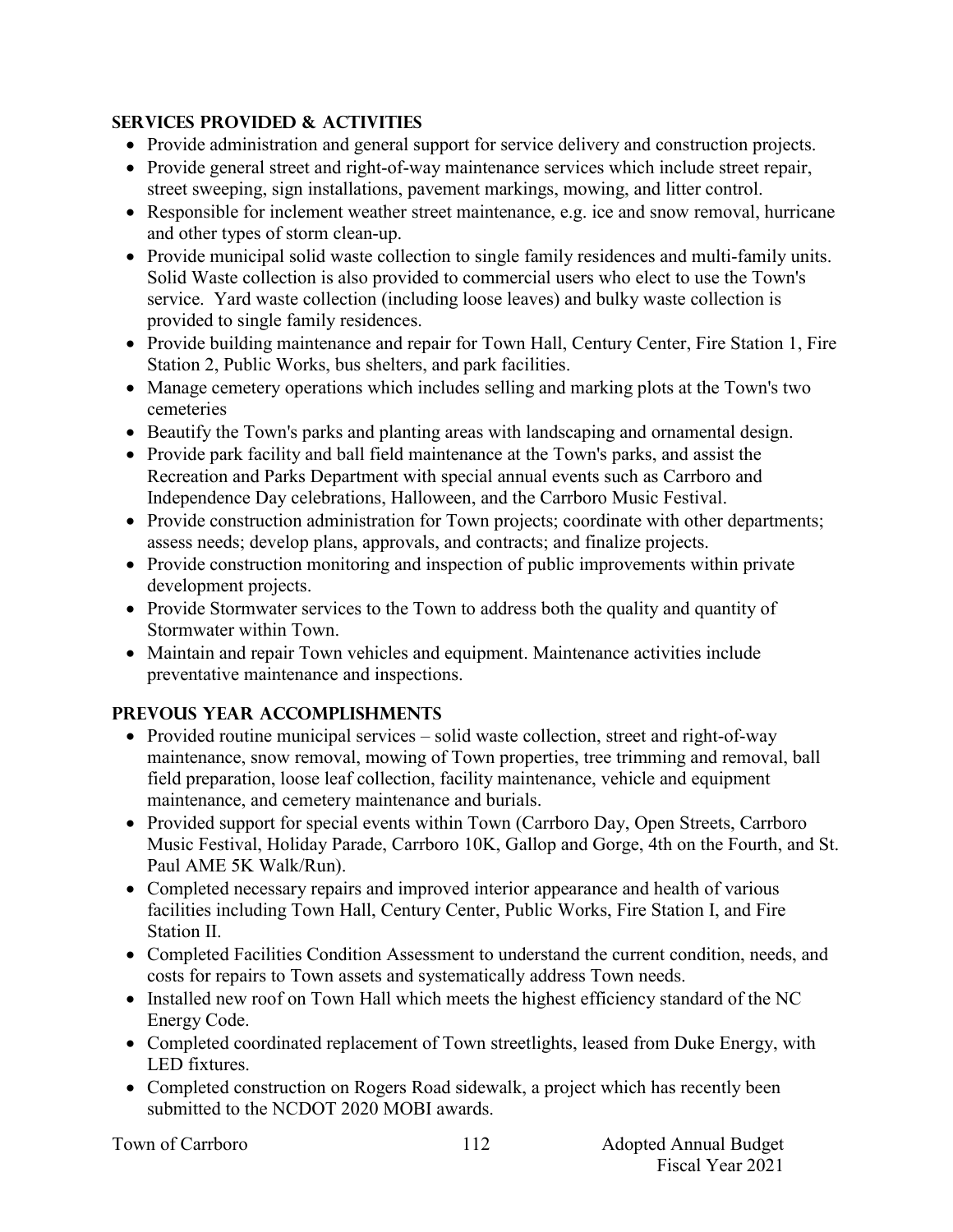- Completed Pavement Condition Survey and Sidewalk and Curb Ramp Condition Survey to identify roadway, sidewalk, and curb maintenance needs throughout the Town.
- Continue to upgrade light fixtures to LED, replacement of light switches with occupancy sensors in various facilities to reduce energy consumption, and replacement of bulbs that are on 24/7 fixtures.
- Purchased and installed four refillable water fountains allowing employees and visitors to minimize use of single-use plastic bottles and reduce energy consumption. Over 13,000 bottles of water were saved.
- Continued leaf mulch pile configuration adjustments and oversight to be in compliance with DENR requirements. Over 5,000 cubic yards of yard waste was composted on-site at the Public Works facility.
- Carrboro re-certified as a Tree City USA for its  $35<sup>th</sup>$  year.
- Continued pollinator promoting vegetation plan, installing water wise, native, pollinator producing perennials as primary vegetation throughout Town properties.
- Continued implementation of invasive aquatic vegetation control in Anderson Park Pond.
- Continued pest management plan to control fire ants.
- Maintained and repaired Town vehicles and equipment.
- Enhanced service levels and efficiencies of existing operations by improving knowledge in and usage of already owned PubWorks software. Researched and selected new software, Cityworks.
- Hired new Engineer I and Engineering Inspector allowing for in-house technical review and compliance of construction projects.
- Continued to evaluate current safety practices, employee safety training, and record keeping procedures.
- Continued to cross training employees to respond to fluctuating workflows and staff shortages.
- Provided planning, administration, and oversight support of Capital Improvement Projects (Rogers Road sidewalk, LED streetlight conversion, and various others).

# **UPCOMING FISCAL YEAR OBJECTIVES**

- Enhance service levels and efficiencies of existing operations by improving knowledge in and usage of Town's GIS capabilities. (Ex. Solid waste collection, loose leaf collection, mowing, street sweeping, street and ROW maintenance, street sign maintenance, and building maintenance).
- Continue to provide Town services in the most efficient, safe, and quality manner including support for special events within Town.
- Continue to provide residents with esthetical pleasing and safe facilities.
- Improve and maintain existing infrastructure in order to protect Town's investments, including interior appearance of various facilities (wall repair, painting, and routine cleaning). Improve public infrastructure so that perception increases from B- to A.
- Incorporate energy and climate protection strategies, upgrades, work with Environmental Sustainability Coordinator to identify other energy reducing projects.
- Implemented use of new leaf loader to reduce costs for loose leaf collection program.
- Continue replacement of T-12 bulbs with LED fixtures and replace light switches with occupancy sensors in various facilities to reduce energy consumption and replace bulbs that are on 24/7 fixtures.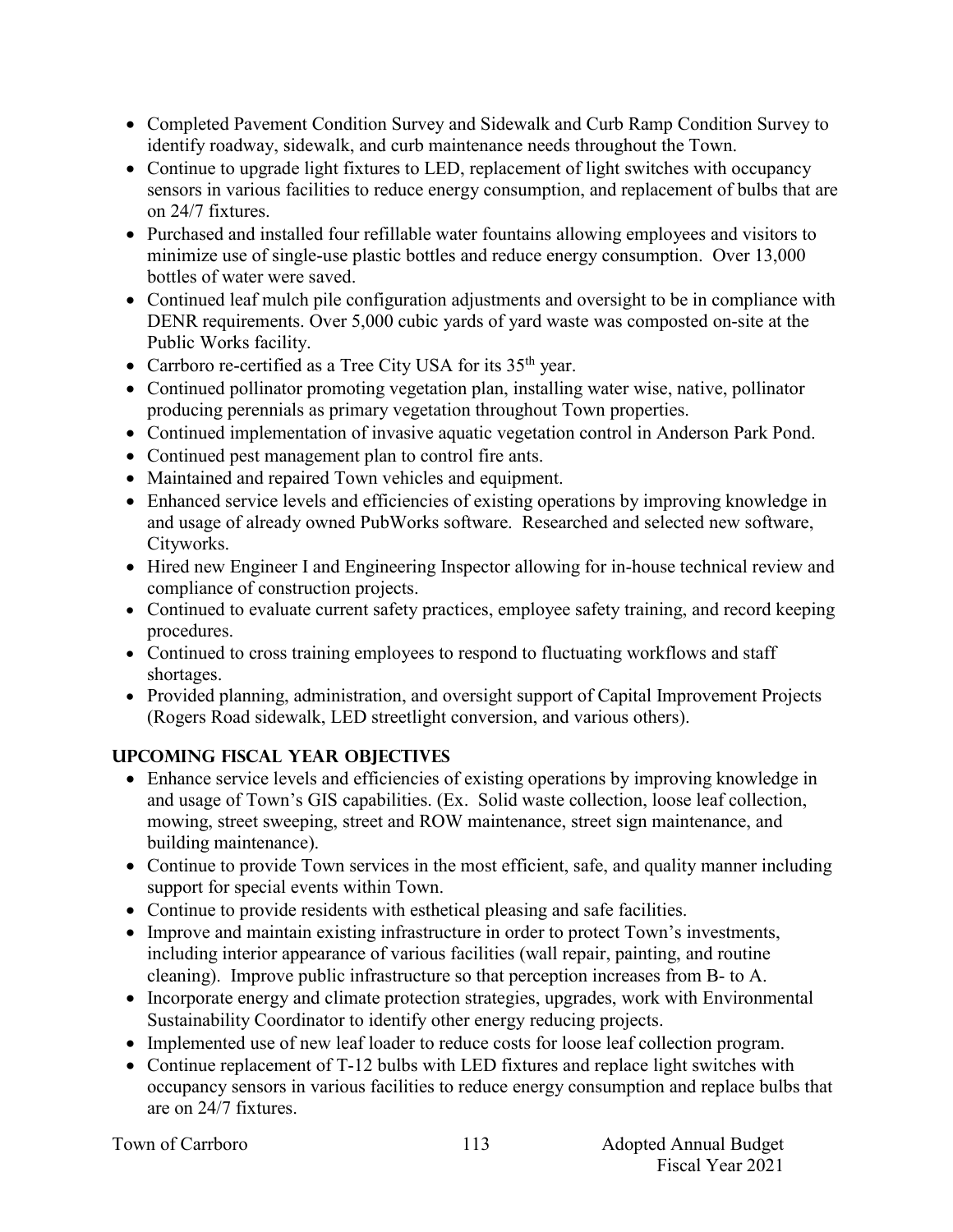- Evaluate, design, and implement recommendations from the Solid Waste Study including Every-Other-Week collection, and education and outreach. Continue to investigate food waste disposal options. Work with Orange County and the Solid Waste Advisory Group to identify other programs.
- Administer contracts for bi-annual street resurfacing, sidewalk improvements, and pavement markings based on maintenance needs identified in the Pavement Condition Survey and Sidewalk and Curb Ramp Condition Survey.
- Develop a Master Plan for Town Facilities including strategies to improve energy efficiency and sustainability.
- Implement wayfinding signage for Town municipal parking lots.
- Continue to coordinate and provide support on Capital Improvement Projects for greenways, roadways, sidewalks, biking improvements, bus shelter replacement, and projects outlined in Facilities Rehabilitation Project.
- Acquire and implement use of new facility software allowing Public Works to provide more effective service, reduce costs, educate the public, and make well-informed decisions through better record keeping, reporting, and analyzing.
- Continue to evaluate and revise existing policies to improve operational efficiencies including vehicle replacement, employee overtime, safety policies, and emergency operations.
- Further enhance on the job training and certifications of employees to better service Town's needs.
- Continue to work with FEMA to obtain funding for relocation of Public Works facility due to high risk location hazards and on other grant opportunities.

#### **TOWN COUNCIL PRIORITIES**

Improve walkability and public transportation. Enhance and sustain quality of life.

## **OBJECTIVES**

- 1. Improve service levels of existing operations. (Ex. Solid waste, yard waste, and bulk items collections, mowing, street sweeping, street and row maintenance, and building maintenance).
- 2. Evaluate town facilities and seek to provide improvements to achieve net zero carbon output, energy efficiency, and environmentally responsible programs.
- 3. Improve and maintain existing infrastructure in order to protect Town's investments.
- 4. Coordinate and provide support on Capital Improvement Projects for greenways, sidewalks, biking improvements, bus shelter replacement, and projects outlined in Space Needs Study.
- 5. Collect energy data to assure efficiencies in Town buildings and LED street lights.
- 6. Continue to change out lighting fixtures to LED in various facilities to reduce energy consumption.
- 7. Design and implement alternative solid waste collection pilots based on results from solid waste study.
- 8. Administer street resurfacing and curb and ramp projects.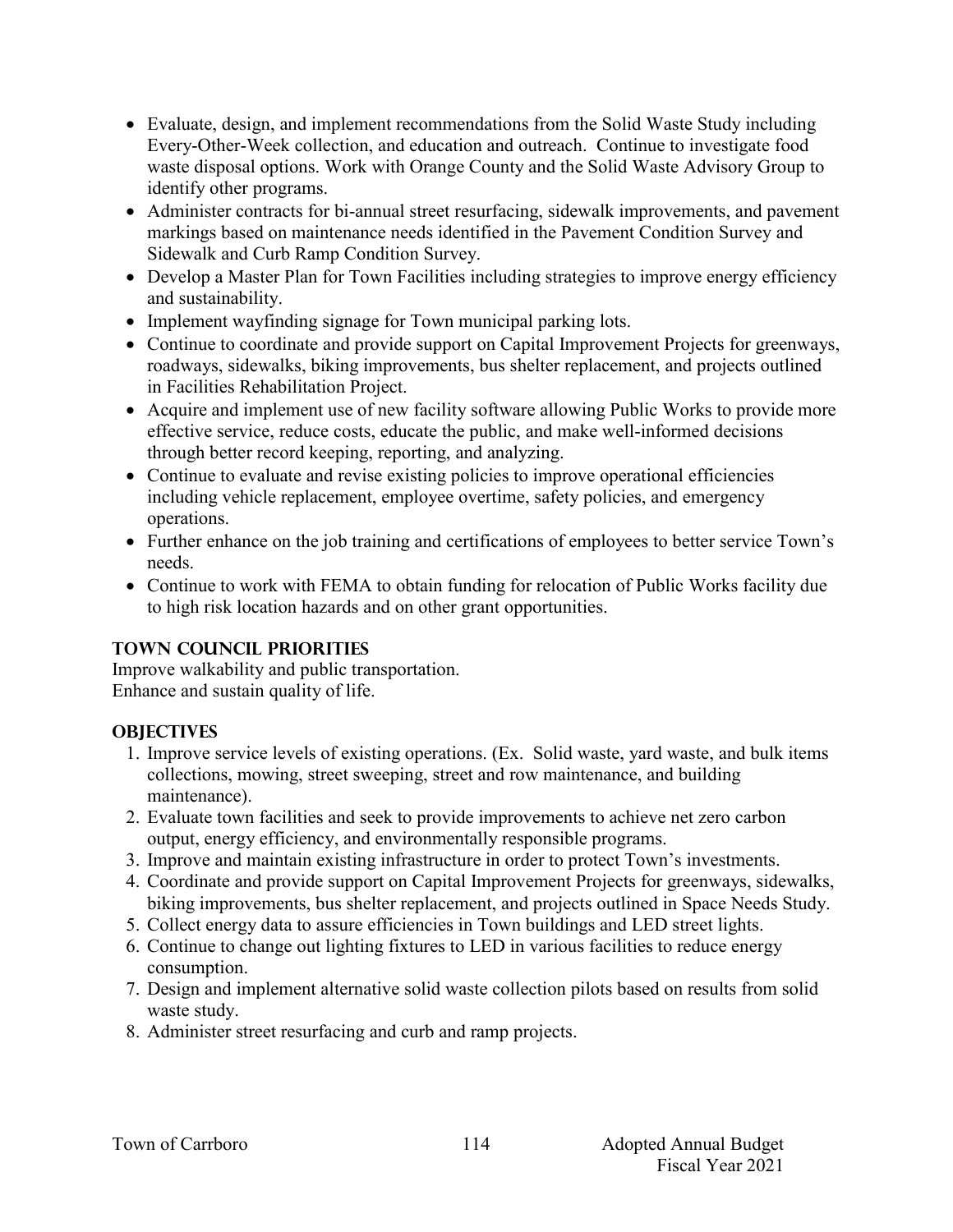#### **PERFORMANCE MEASURES**

|                                                                                   | FY 2017-18<br><b>ACTUAL</b> | FY 2018-19<br><b>ACTUAL</b> | FY 2019-20<br><b>ESTIMATED</b> | FY 2020-21<br><b>PROJECTED</b> |
|-----------------------------------------------------------------------------------|-----------------------------|-----------------------------|--------------------------------|--------------------------------|
| # of Construction Contracts<br>Administered                                       | $\overline{2}$              | 3                           | 9                              | 5                              |
| Miles of Road Maintained                                                          | 47.40                       | 47.40                       | 48.90                          | 48.90                          |
| # of Rollout Containers                                                           | 4,450                       | 4,480                       | 4,530                          | 4,635                          |
| Square feet of Building Space<br>Maintained                                       | 61,317                      | 61,317                      | 61,317                         | 61,317                         |
| Cost of Centerline Mile<br>Resurfaced (every 2 yrs.)                              | \$0                         | \$395,460                   | \$500,000                      | \$800,000                      |
| Refuse Tons per 1,000<br>Population (all sources)                                 | 312                         | 329                         | 312                            | 315                            |
| Century Center Energy Cost<br>Reductions<br>$($$ Spent $)$                        | \$34,490                    | \$23,395                    | \$34,000                       | \$34,000                       |
| Solid waste mileage reduction<br>tracker (Residential mileage<br>driven/customer) | 7.40                        | 6.60                        | 6.60                           | 6.60                           |

# **Department Budget Summary**

# **Budget summary - public works**

|                            | 2018-19<br><b>Actual</b> | 2019-20<br><b>Adopted</b><br><b>Budget</b> | FY 2020-21<br><b>Adopted</b><br><b>Budget</b> | <b>Pct Change</b> |
|----------------------------|--------------------------|--------------------------------------------|-----------------------------------------------|-------------------|
| Personnel                  | 2,101,521                | 2,445,218                                  | 2,579,674                                     | 5.5%              |
| Operating                  | 1,648,427                | 1,501,151                                  | 1,498,900                                     | $-0.1\%$          |
| <b>Capital Outlay</b>      | 73,791                   | 25,000                                     | 35,000                                        | $40.0\%$          |
| <b>TOTAL</b>               | \$3,823,739              | \$3,971,369                                | \$4,113,574                                   | 3.6%              |
| <b>General Revenues</b>    | 3,215,046                | 3,355,579                                  | 3,515,604                                     | 4.8%              |
| <b>Department Revenues</b> | 608,693                  | 615,790                                    | 597,970                                       | $-2.9%$           |

#### **CHANGES IN BUDGET FROM PRIOR YEAR ADOPTED BUDGET:**

Increase in Personnel costs due to salary and insurance adjustments. Operating expenses decreased slightly due to a variety of reasons noted in the division level summaries.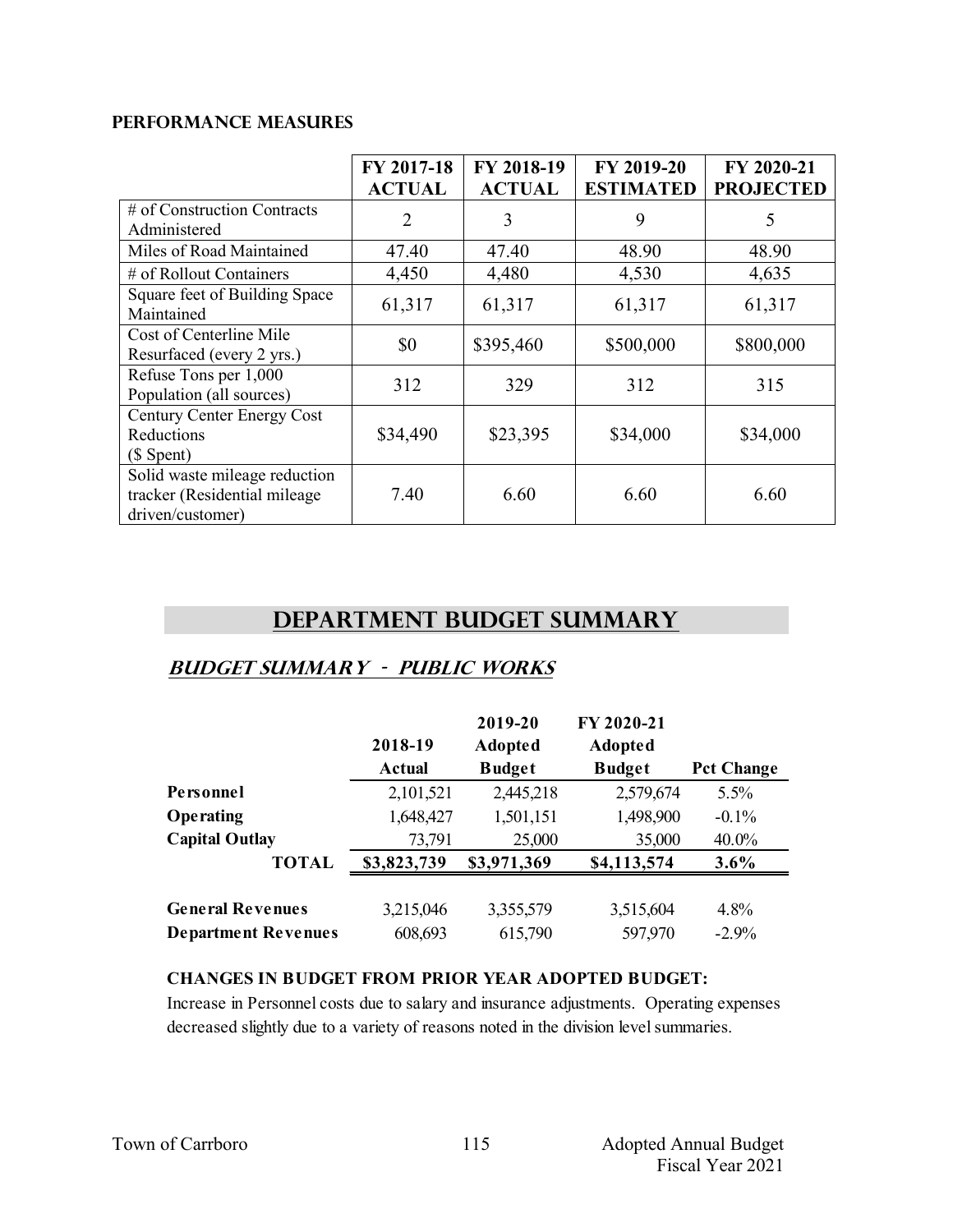# **Division Level Summaries**

## **Budget summary - public works supervision**

|                            | 2018-19       | 2019-20<br><b>Adopted</b> | FY 2020-21<br><b>Adopted</b> |                   |
|----------------------------|---------------|---------------------------|------------------------------|-------------------|
|                            | <b>Actual</b> | <b>Budget</b>             | <b>Budget</b>                | <b>Pct Change</b> |
| Personnel                  | 418,157       | 489,615                   | 676,923                      | 38.3%             |
| Operating                  | 65,141        | 43,900                    | 71,750                       | $63.4\%$          |
| <b>Capital Outlay</b>      | 42,924        |                           |                              | #DIV/0!           |
| <b>TOTAL</b>               | \$526,222     | \$533,515                 | \$748,673                    | 40.3%             |
|                            |               |                           |                              |                   |
| <b>General Revenues</b>    | 523,523       | 532,315                   | 747,473                      | 40.4%             |
| <b>Department Revenues</b> | 2,699         | 1,200                     | 1,200                        | $0.0\%$           |

#### **CHANGES IN BUDGET FROM PRIOR YEAR ADOPTED BUDGET:**

Personnel costs increased due to a shift of employees from the PW Streets division. Operating expenses increased primarily due to a \$40,000 professional services request for the Westwood Cemetery design.

## **Budget summary - public works streets**

|                            | 2018-19<br><b>Actual</b> | 2019-20<br><b>Adopted</b><br><b>Budget</b> | FY 2020-21<br><b>Adopted</b><br><b>Budget</b> | <b>Pct Change</b> |
|----------------------------|--------------------------|--------------------------------------------|-----------------------------------------------|-------------------|
| Personnel                  | 381,520                  | 553,900                                    | 410,858                                       | $-25.8%$          |
| Operating                  | 471,095                  | 377,850                                    | 376,894                                       | $-0.3\%$          |
| <b>Capital Outlay</b>      | 6,994                    | 25,000                                     | 18,000                                        | $-28.0\%$         |
| <b>TOTAL</b>               | \$859,609                | \$956,750                                  | \$805,752                                     | $-15.8\%$         |
| <b>General Revenues</b>    | 371,479                  | 461,150                                    | 320,852                                       | $-30.4%$          |
| <b>Department Revenues</b> | 488,130                  | 495,600                                    | 484,900                                       | $-2.2\%$          |

#### **CHANGES IN BUDGET FROM PRIOR YEAR ADOPTED BUDGET:**

Personnel costs decreased due to a shift of employees to the PW Supervision division. Operating expenses remained steady. Capital Outlay costs include the use of Powell Bill funds for snow equipment and street resurfacing.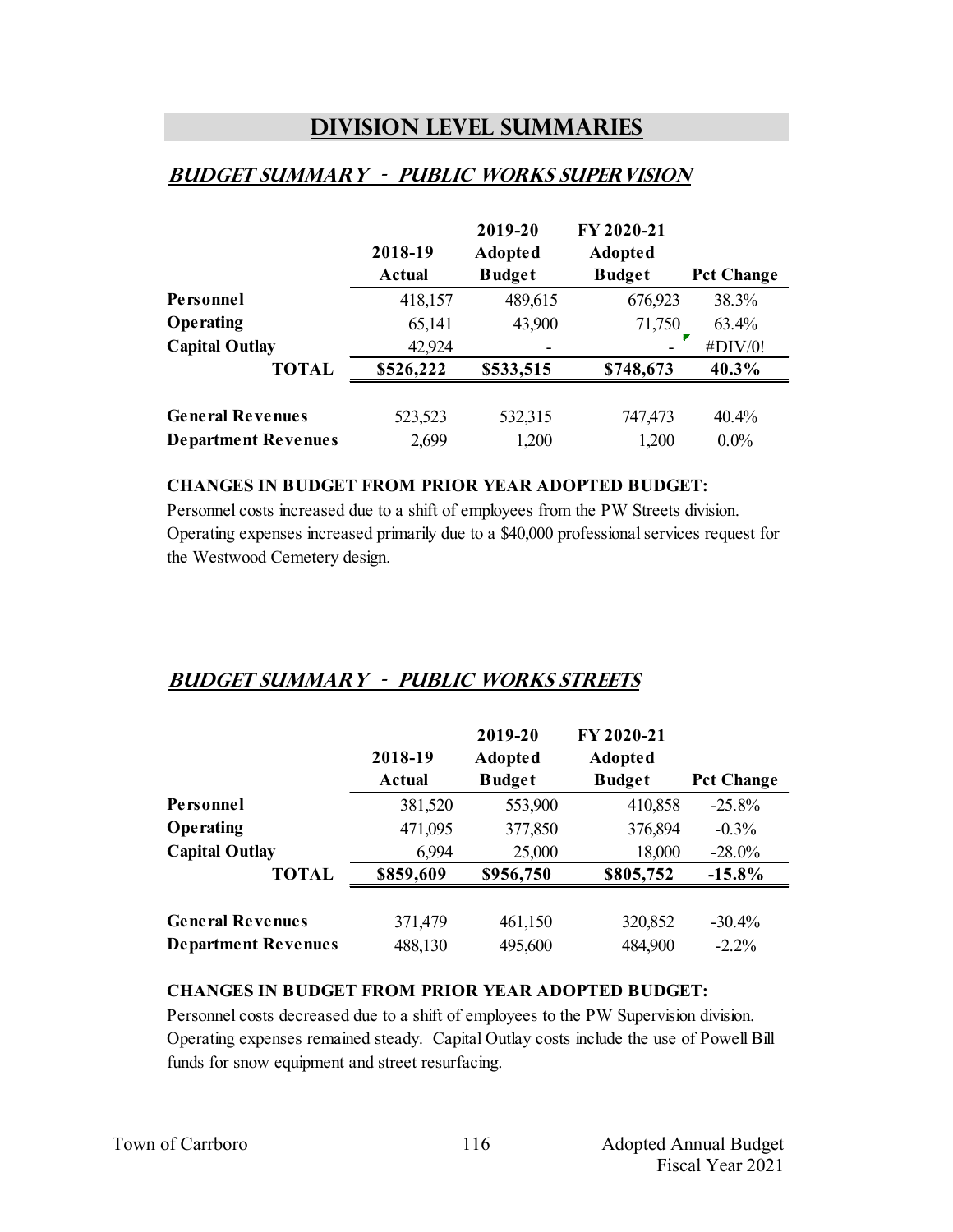## **Budget summary - public works solid waste**

|                            |              | 2018-19<br><b>Actual</b> | 2019-20<br><b>Adopted</b><br><b>Budget</b> | FY 2020-21<br><b>Adopted</b><br><b>Budget</b> | <b>Pct Change</b> |
|----------------------------|--------------|--------------------------|--------------------------------------------|-----------------------------------------------|-------------------|
| Personnel                  |              | 465,664                  | 485,667                                    | 512,521                                       | 5.5%              |
| Operating                  |              | 523,844                  | 496,897                                    | 514,295                                       | 3.5%              |
|                            | <b>TOTAL</b> | \$989,508                | \$982,564                                  | \$1,026,816                                   | 4.5%              |
| <b>General Revenues</b>    |              | 910,160                  | 893,364                                    | 948,016                                       | $6.1\%$           |
| <b>Department Revenues</b> |              | 79,348                   | 89,200                                     | 78,800                                        | $-11.7%$          |

#### **CHANGES IN BUDGET FROM PRIOR YEAR ADOPTED BUDGET:**

Increase in Personnel costs due to salary and insurance adjustments. Operating expenses increased primarily due to vehicle repairs and fuel costs.

# **Budget summary - public works central services**

|                            |              | 2018-19<br><b>Actual</b> | 2019-20<br><b>Adopted</b><br><b>Budget</b> | FY 2020-21<br><b>Adopted</b><br><b>Budget</b> | <b>Pct Change</b> |
|----------------------------|--------------|--------------------------|--------------------------------------------|-----------------------------------------------|-------------------|
| Personnel                  |              | 198,870                  | 200,306                                    | 201,484                                       | 0.6%              |
| Operating                  |              | 319,048                  | 310,460                                    | 307,536                                       | $-0.9\%$          |
|                            | <b>TOTAL</b> | \$517,918                | \$510,766                                  | \$509,020                                     | $-0.3\%$          |
| <b>General Revenues</b>    |              | 479,402                  | 480,976                                    | 475,950                                       | $-1.0\%$          |
| <b>Department Revenues</b> |              | 38,516                   | 29,790                                     | 33,070                                        | 11.0%             |

#### **CHANGES IN BUDGET FROM PRIOR YEAR ADOPTED BUDGET:**

Increase in Personnel costs due to salary and insurance adjustments. Overall operating expenses remained steady, with a slight increase in utilities, and decreases in contractual services. Also included is an allocation of materials and equipment to the parking enterprise for parking lot maintenance costs.